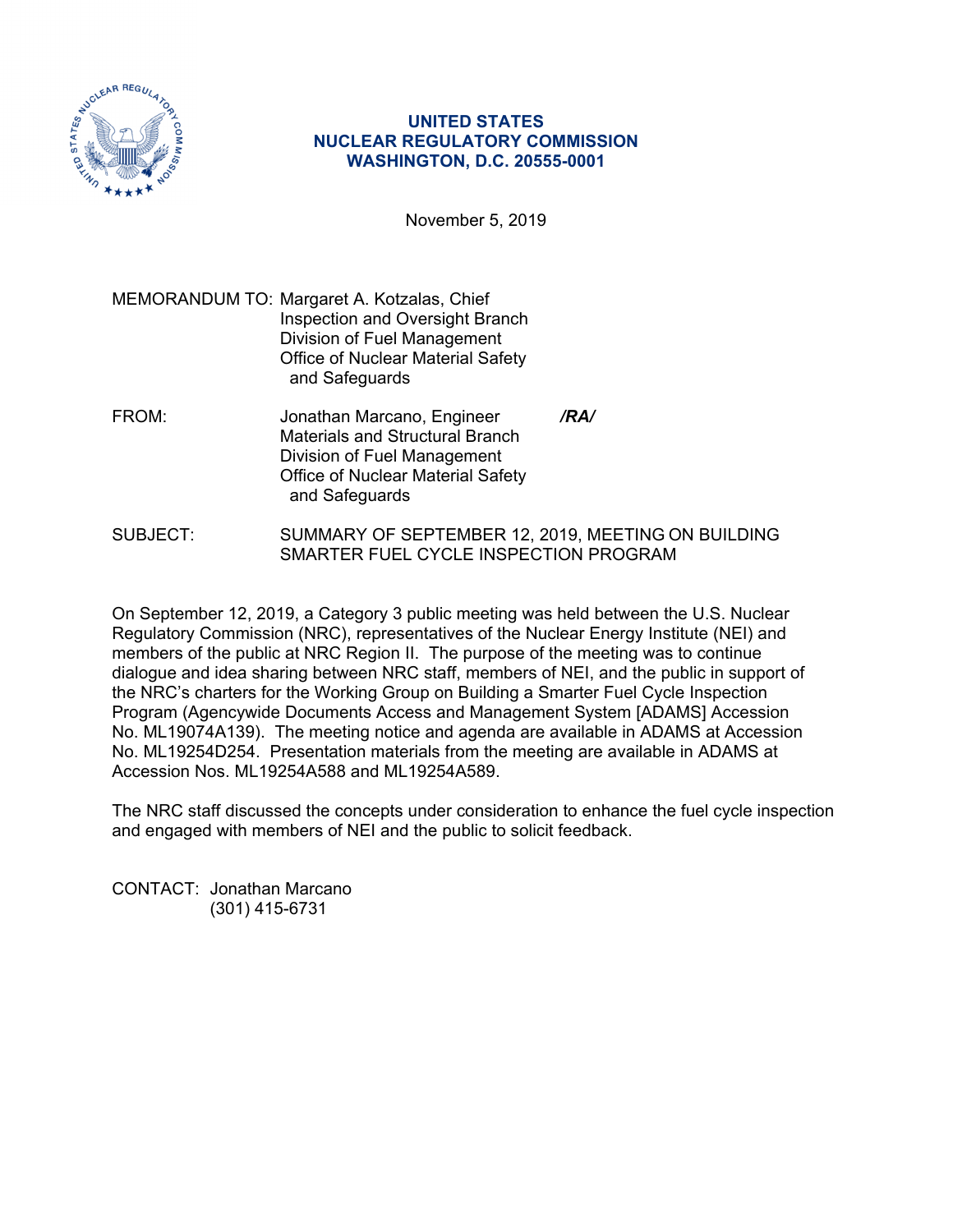Representatives from NEI further discussed suggested changes to Inspection Manual Chapter 2600, "Fuel Cycle Facility Operational Safety and Safeguards Inspection Program," Appendix B, "NRC Core Inspection Requirements," that were previously presented to NRC staff in a public meeting held on July 27, 2019.

Enclosure 1 provides NRC staff notes of the discussion.

A list of attendees is provided as Enclosure 2.

Enclosures:

- 1. NRC Staff Notes of 9/12/19 Public Meeting
- 2. List of Attendees
- cc: Hillary Lane Senior Project Manager Radiation and Material Safety Nuclear Energy Institute

 Janet Schlueter Senior Director Radiation and Material Safety Nuclear Energy Institute